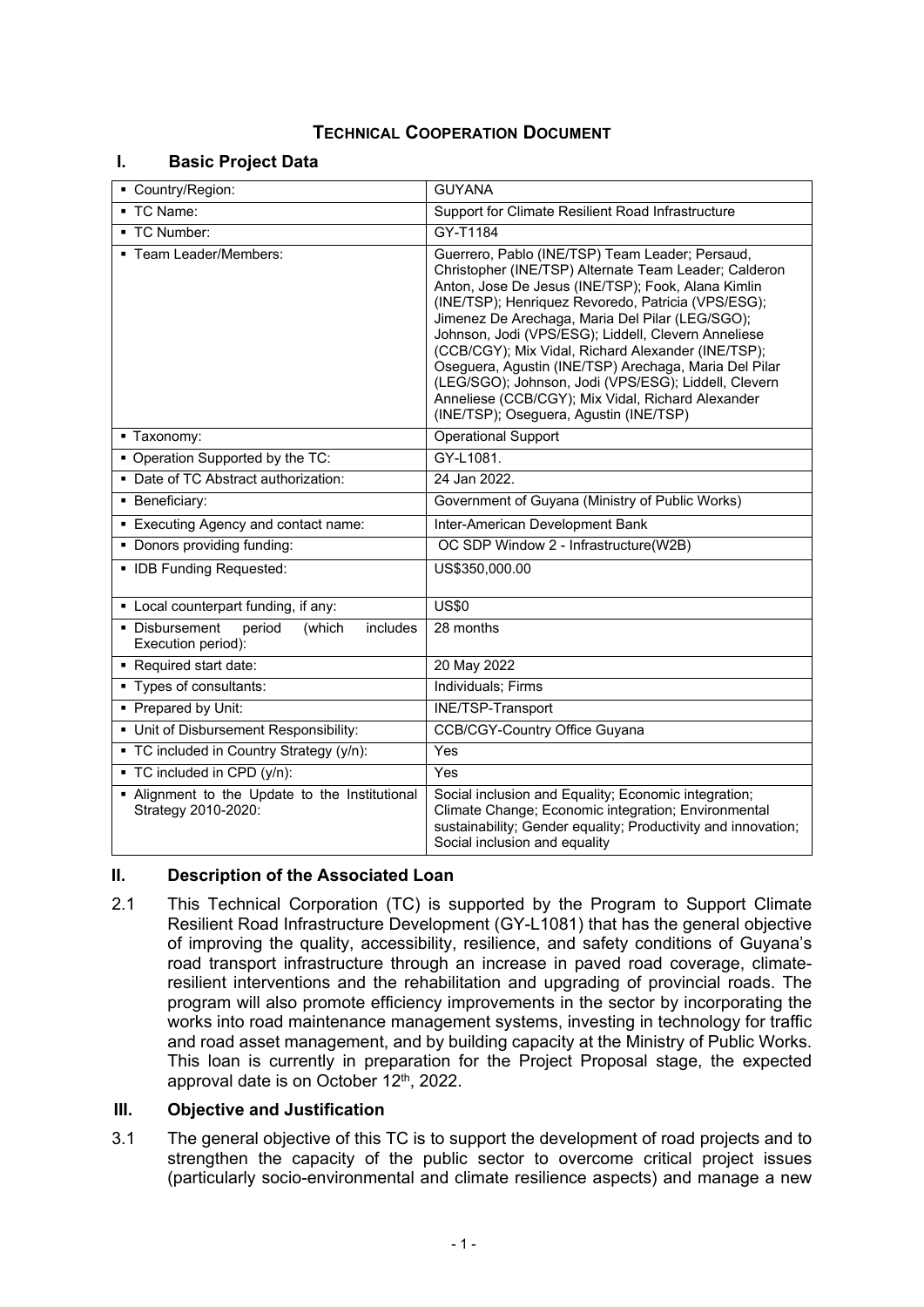public investment agenda. The purpose is to create capacity and assist a local counterpart technical team within the Ministry of Public Works (the Works Service Group) to lead project preparation in socio-environmental aspects, gender, project engineering, and traffic management services.

- 3.2 **Sector Context.** Since the discovery of oil and gas offshore Guyana in 2015, there has been a dramatic rent increase in the Guyanese economy. This has manifested itself in a marked increase in vehicle registration i.e., increased traffic on the national road network, as well as in a construction boom. In this context, the Government of Guyana has embarked on a large investment effort to upgrade and revamp infrastructure in the country, which consists of interventions in the case of transport of critical coverage, capacity, and quality upgrades of its road network, which include actions for rehabilitation, improvement, conservation, as well as strengthening the capacities of the authorities.
- 3.3 According to the Global Competitiveness Index, out of 140 economies, Guyana ranks 104th in terms of road infrastructure,  $87<sup>th</sup>$  in port infrastructure, and  $93<sup>rd</sup>$  in air transport infrastructure. Potential economic synergies with its neighbors are unexploited in part because the existing infrastructure network does not adequately connect these economies; sales to Guyana's main export destinations (United States, Canada, Trinidad and Tobago, and the United Kingdom) are hampered because shipping costs in and out of the country are high relative to other countries in the Caribbean, due to the lack of deep-water ports and insufficient domestic logistics infrastructure. Road density, measured in terms of area (0.024 Km per  $Km^2$ ), is far lower than the LAC regional average (0.462 Km per Km<sup>2</sup>).
- 3.4 The Inter-American Development Bank (IDB) is preparing a new loan operation for the upgrading of the East Bank Demerara (EBD) Road from Grove to Timehri (23.5 km). The loan operation follows on from the recently completed 4-lane widening project from Providence to Diamond (5 km) also financed by the IDB. Grove is the neighboring village on the southern side of Diamond so the project when completed, would provide an improved road corridor from Georgetown to the Cheddi Jagan International Airport (CJIA) located at Timehri. The Grove to Timehri section of the EBD road was last rehabilitated and widened in 1996 through a loan operation financed by the IDB and although there have been maintenance interventions over the years the road has reached the end of its design life, as evidenced by a progressively deteriorating pavement structure with cracking, rutting and potholing in places.
- 3.5 Therefore, the project will require the presentation, by the beneficiary, of a set of studies, such as the feasibility of the program, the socio-environmental management system (including updating existing and drafting new assessments and management plans and carrying out stakeholder engagement processes) that is required for compliance with the IDB Environmental and Social Policy Framework (ESPF) as well as with national law, among other assessments. Several of these studies will be financed by this TC. Likewise, the TC will finance studies on transport-related to cross-cutting themes such as gender, adaptation to climate change, and technology, among others.
- 3.6 In addition, the intense number of projects under construction or in preparation in the country and the project area will generate a large flow of vehicles in specific and central areas of the city and in the vicinity of the road to be built. It is necessary to understand the complexity of the traffic generated, the capacity of interchanges and intersections, and the aggregate effects on traffic flow.
- 3.7 **Vision 2025.** The TC is consistent with the Bank's [Vision 2025: Reinvest in the](http://idbdocs.iadb.org/wsdocs/getDocument.aspx?DOCNUM=EZSHARE-1434889300-48)  [Americas: a Decade of Opportunities](http://idbdocs.iadb.org/wsdocs/getDocument.aspx?DOCNUM=EZSHARE-1434889300-48). Specifically, with the opportunities for investment and growth of : (i) regional integration and value chains, by improving the quality of relevant connecting infrastructure; (ii) digital economy, by introducing modern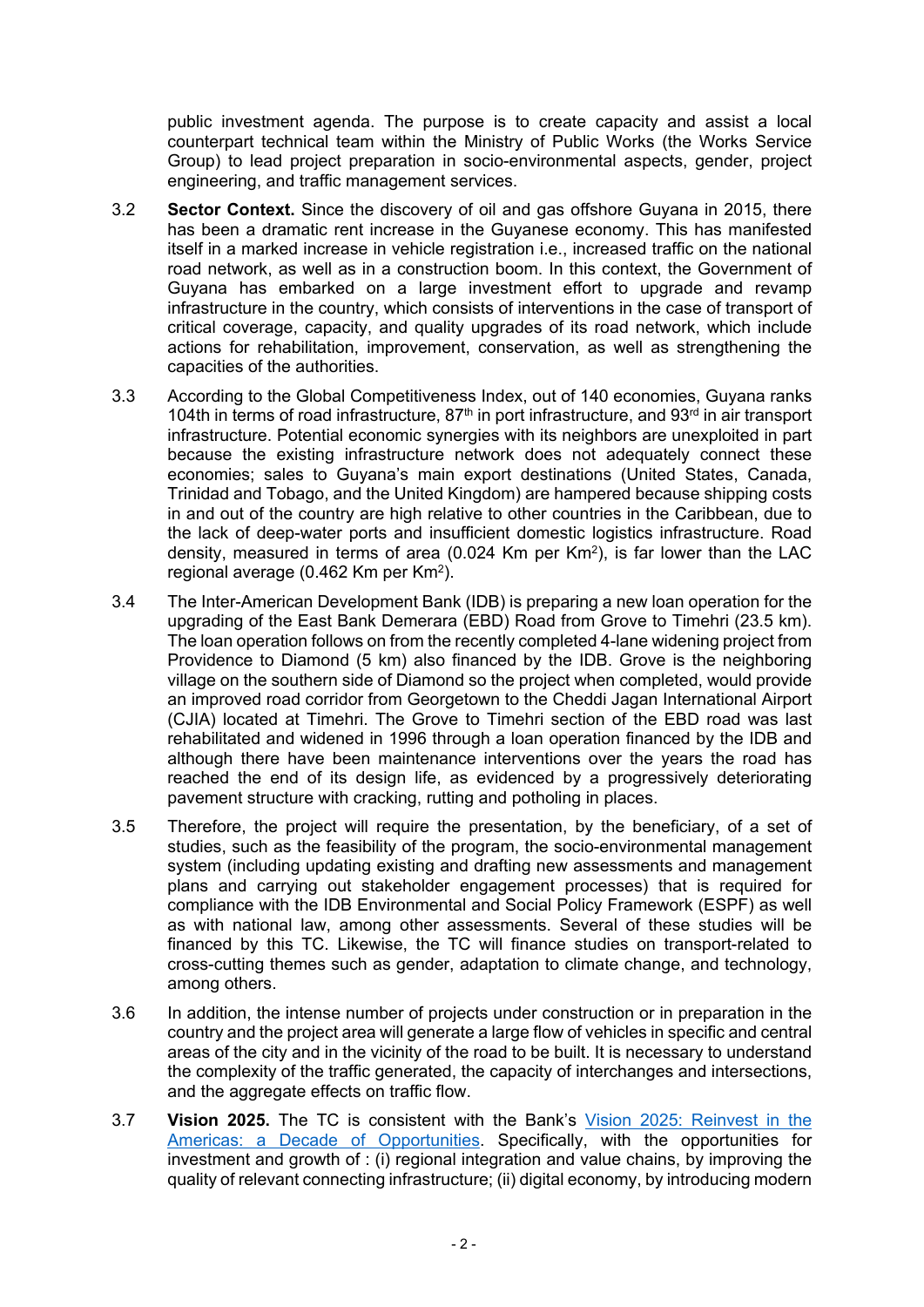solutions for traffic modelling; (iii) gender and diversity, by promoting skill development, and reforming social spending to promote formality, while also considering the inclusion of diverse groups (indigenous peoples, Afro-descendants, persons with disabilities, LGBTQ+ individuals) and migrants; and (iv) climate change action, by strengthening the climate resilience of infrastructure works.

- 3.8 **Institutional Alignment.** This TC is aligned with the Second Update to the Institutional Strategy 2020-2023 (AB-3190-2), as it aims to improve Guyana's ability to capitalize on a wider investment revolution to close its sustainable infrastructure gap and improve efficiency, safety, and transparency of the transport sector infrastructure. It is consistent with the strategic goals of: (i) Productivity and Innovation, by promoting investment, technology, and innovation, collaborating with the private sector to mobilize resources and build technical capacity within the country; (ii) Social Inclusion and Equality, by improving access to educational and employment opportunities, investments in transportation have important economic impacts, which improve social inclusion and equality; and (iii) Economic Integration, aims to increase the economic integration of lagging population through infrastructure networks. It is also consistent with the cross-cutting issues of: (i) Gender Equality and Diversity, by improving access to educational and employment opportunities, investments in transportation have important economic impacts, which improve social inclusion and equality; (ii) Climate Change and Environmental Sustainability, by having a strong approach in climate resilience.
- 3.9 The TC is also consistent with: (i) the Guyana Country Strategy 2017-2021<sup>1</sup> [\(GN-2905\)](file:///C://Users/josecal/Downloads/IDB%2520Group%2520Country%2520Strategy%2520with%2520the%2520Cooperative%2520Republic%2520of%2520Guyana%25202017-2021.pdf) in its strategic objective of delivering critical infrastructure through the strengthening of resilient infrastructure and the facilitation of public - private partnership opportunities to develop investments in transport; and (ii) with the Transportation Sector Framework (GN-2740-7) by contributing to the second dimension of success, focused on supporting the region toward the consolidation of transportation systems to provide roads improvements as it supports the key segment priorities of being bold in infrastructure, particularly through transport solutions.

## **IV. Description of Activities and Outputs**

- 4.1 **Component I: Support for the Preparation of the Program.** Includes: (i) financing of the program operation manual; (ii) preparation of the environmental and social management system (including update of existing and drafting of new E&S assessments, management plans and carrying out stakeholder engagement processes); (iii) preparation of economic analysis of the Program; and (iv) engineering studies for the road, analysis for utilities network relocation and non-revenue water losses estimation as well as studies for the adaptation to climate change. The topic of gender and social inclusion will be considered in this component as part of the social management system.
- 4.2 **Component II: Macroscopic Traffic Modelling.** The study to be financed will utilize population and commercial data from Guyana's Bureau of Statistics, the study area will be disaggregated into Traffic Analysis Zones (TAZs) from which trip generation and attractions will be mapped. Using an appropriate trip assignment methodology, the generated trips will be assigned to the existing network. The resultant model will be calibrated using a combination of data from previous models developed in the area (microscopic) as well as short-term ADT counts.

<sup>&</sup>lt;sup>1</sup> The 2021-2025 [country strategy update](https://idbg.sharepoint.com/:w:/r/teams/EZ-GY-PRG/GY-P1144/_layouts/15/Doc.aspx?sourcedoc=%7B2C0E201C-A8A4-4E41-B7E7-D4E7C4DDEC8E%7D&file=Guyana%20-%20Country%20Strategy%20Timeline.docx&action=default&mobileredirect=true&isSPOFile=1¶ms=eyJBcHBOYW1lIjoiVGVhbXMtRGVza3RvcCIsIkFwcFZlcnNpb24iOiIyNy8yMjAzMDcwMTYxMCJ9&cid=75ee921f-8160-4300-9fe9-3edb348ae9f8) will be approved by September 2022.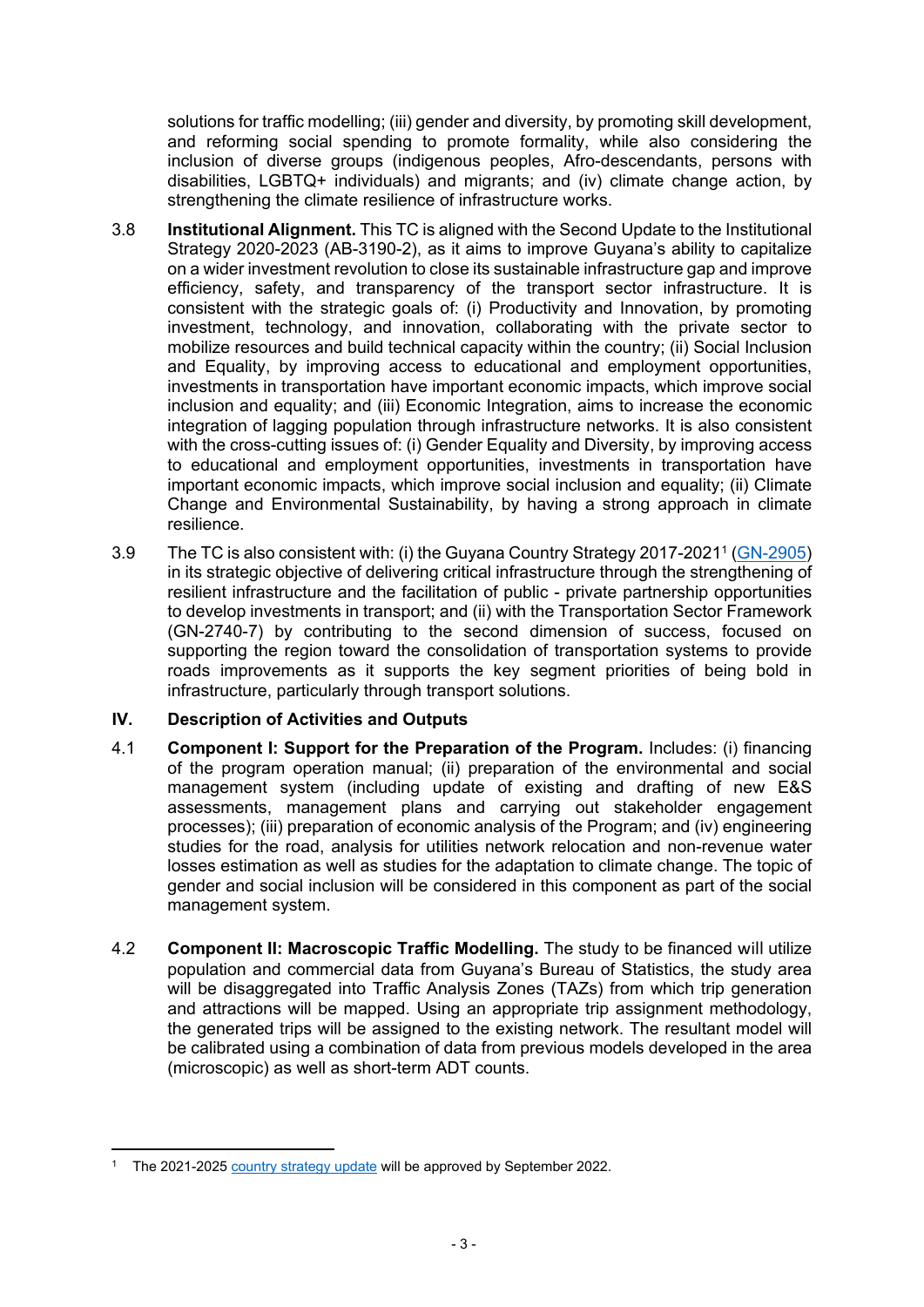4.3 **Component III: Dissemination and Knowledge.** The following activities will be financed: (i) dissemination activities of results and experiences obtained when preparing the loan; and (ii) intraregional events and exchange of experiences with experts on the topics addressed by the Program.

# **V. Budget**

5.1 The indicative budget of the TC will be US\$350,000.00, of which 100% will be financed by Window 2 of the Strategic Development Program financed with the Bank's Ordinary Capital OC-SDP-W2B (GN-2819-14) in the objectives of: (i) improving the quality of infrastructure projects in LAC; (ii) improving the performance, quality and sustainability of infrastructure services; (iii) improving design quality and efficiency in the execution of infrastructure projects; and (iv) generating and deepening sector knowledge on good infrastructure practices. It also contributes by addressing the cross-cutting issue of evaluating the impact of potential projects on women and minorities. There will be no counterpart and the distribution of costs is presented in the following table.

| <b>Activity/Component</b>                                                    | <b>IDB/Fund</b><br><b>Funding</b> | <b>Counterpart Funding</b> | <b>Total Funding</b> |
|------------------------------------------------------------------------------|-----------------------------------|----------------------------|----------------------|
| Support for the preparation,<br>execution, and supervision<br>of the Program | US\$250,000.00                    | US\$0.00                   | US\$250,000.00       |
| Macroscopic Traffic<br>Modelling                                             | US\$70,000.00                     | US\$0.00                   | US\$70,000.00        |
| Dissemination and<br>Knowledge                                               | US\$30,000.00                     | US\$0.00                   | US\$30,000.00        |
| <b>Total</b>                                                                 | US\$350,000.00                    | <b>US\$0.00</b>            | US\$350,000.00       |

#### **Indicative Budget**

# **VI. Executing Agency and Execution Structure**

- 6.1 The Bank will be the executing agency. The activities will be coordinated by TSP/CGY, in collaboration with Transport Division (INE/TSP) and Environmental and Safeguard Unit Solutions (VPS/ESG). CCB/CGY will act as the Basic Responsibility Unit (URB) of these contracts.
- 6.2 At the request of the beneficiary, the Bank will be the executing agency of this TC. This execution is justified by the Bank's experience with the preparation and development of the operational and technical instruments proposed and to better coordinate with other activities for the project preparation of GY-L1081.
- 6.3 The TC will be executed by the Bank through the hiring of consultants to carry out each study. The Bank will contract the services of individual consultants, consulting firms and non-consulting services in accordance with the policies and procedures in force at the Bank. The activities to be executed under this operation are included in the Procurement Plan (Annex IV) and will be executed in accordance with the Bank's established procurement methods, namely: (i) hiring of individual consultants, as established in the AM-650 standards; (ii) contracting of consulting firms for services of an intellectual nature in accordance with GN-2765-4 and its associated operating guidelines (OP-1155-4); and (iii) contracting of logistics services and other nonconsulting services, in accordance with policy GN-2303-28. For its part, financing the purchase of goods (including software/platforms/applications and their development) is limited by GN-2765 policy to 10% of the value of the contract. The Bank will be responsible for: (i) identifying the studies and technical work necessary to structure the project; (ii) selecting and hiring consultants to provide the necessary services; and (iii) managing the execution and delivery of consulting services. The activities will be